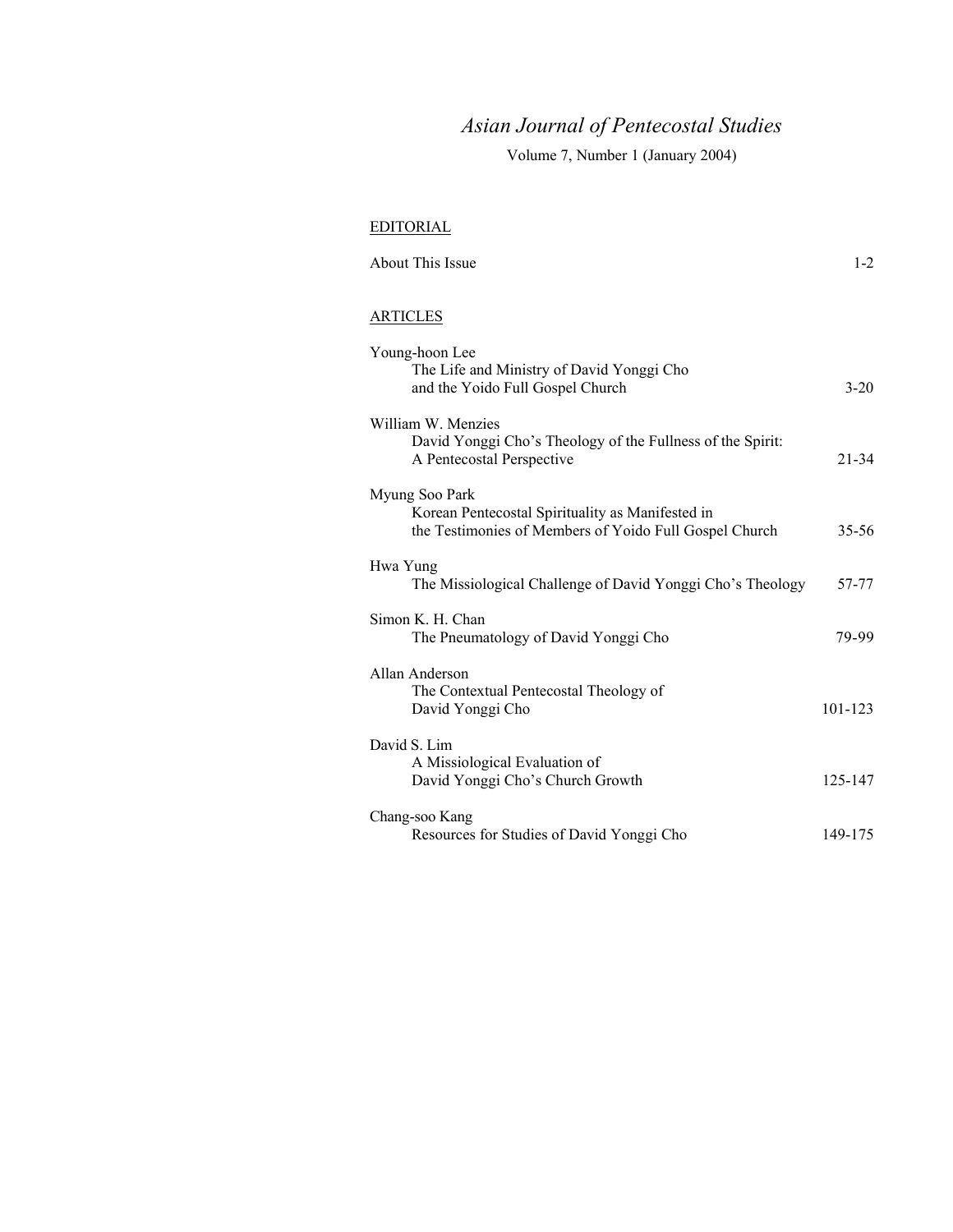## BOOK REVIEW

| Julie C. Ma: Review of <i>Charis and Charisma</i> :<br>David Yonggi Cho and |         |
|-----------------------------------------------------------------------------|---------|
| the Growth of Yoido Full Gospel Church                                      | 177-180 |
|                                                                             |         |

# CONTRIBUTORS 181-182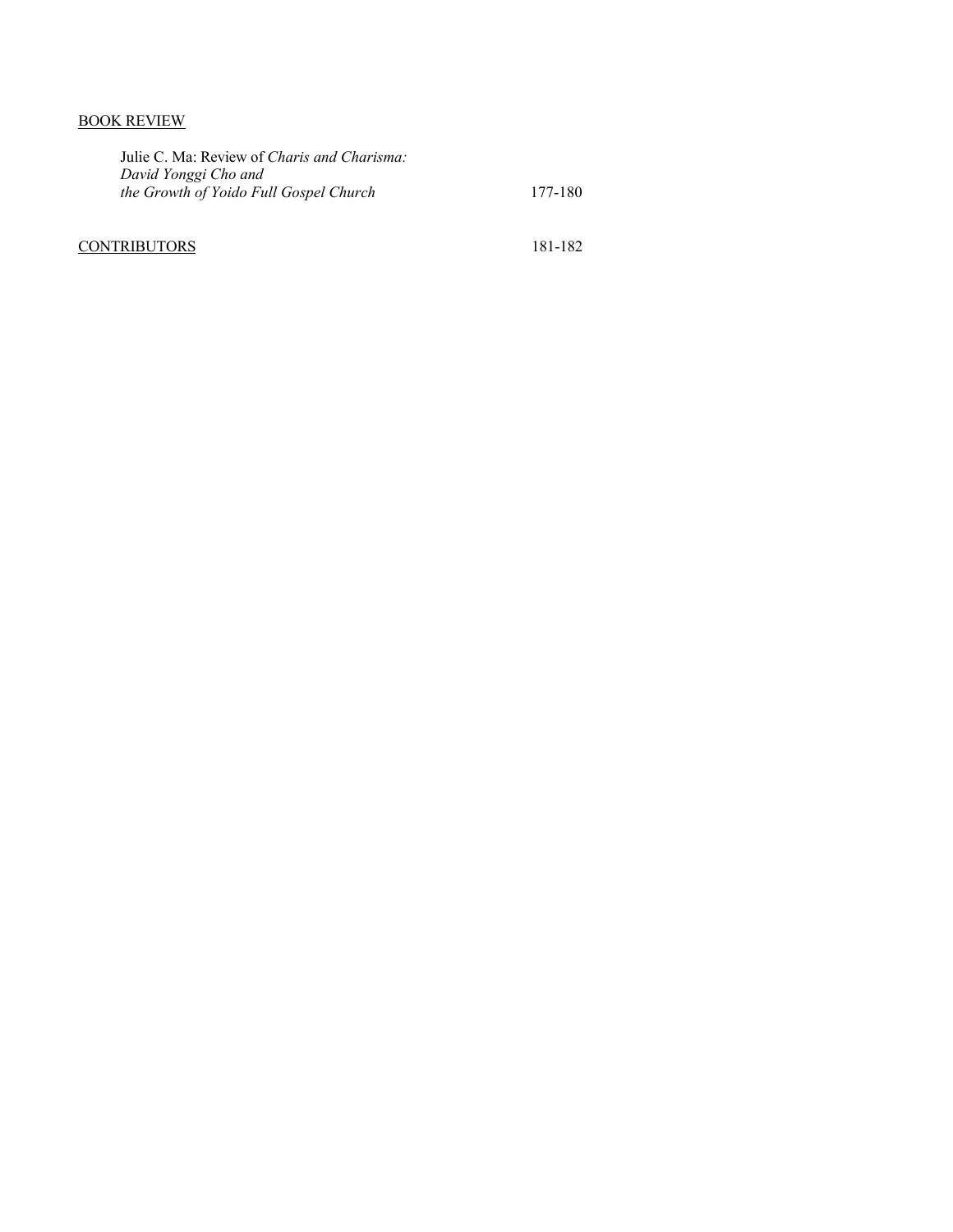*Asian Journal of Pentecostal Studies*  ISSN 0118-8534 Vol. 7, No. 1 (January 2004)

Editors William W. Menzies and Wonsuk Ma Young-hoon Lee (Guest Editor for This Issue)

- Editorial Board: Simon Chan (Trinity Theological College, Singapore), Paul Elbert (Church of God Theological Seminary, USA), Gordon D. Fee (Regent College, Canada), Robert P. Menzies (Asia Pacific Theological Seminary, Philippines), Russell P. Spittler (Fuller Theological Seminary, USA), Vinson Synan (Regent University, USA), Yeow Choo Lak (Association of Theological Education in South East Asia, Philippines)
- Editorial Assistance (for this issue): Kathy Baxter (proofreading), Noriyuki Miyake (subscription), Barbara dela Cruz (management)

*ASIAN JOURNAL OF PENTECOSTAL STUDIES* is published twice per year (January and July) by the Faculty of Asia Pacific Theological Seminary, P.O. Box 377, Baguio City 2600, Philippines. Part or whole of the current and previous issues may be available through Internet (http://www.apts.edu/ajps). Views expressed in the *Journal* reflect those of the authors and reviewers, and not the views of the editors, the publisher or the participating institutions.

#### © *Asia Pacific Theological Seminary, 2004*

Copyright is waived where reproduction of material from this *Journal* is required for classroom use or course work by students.

PARTICIPATING INSTITUTIONS: Educational or research institutions that are interested in participating in the *Journal* ministry are encouraged to write to the *Journal* office. The following are participating institutions of the *Journal*:

*Asian Seminary for Christian Ministry*, Makati, Philippines (Dr. Charles W. Quinley)

*Assemblies of God Bible College*, Singapore (Rev. Weldyn Hougher) *Central Bible College,* Tokyo, Japan (Dr. Koichi Kitano) *Harvest Bible College*, Melbourne, Australia (Dr. Kameel Majdali) *Korea Gospel Theological Seminary*, Taejon, Korea (Dr. Yeol-Soo Eim) *International Theological Institute*, Seoul, Korea (Dr. Sam-Hwan Kim) *Sekolah Tinggi Teologi Satybhakti*, Malang, Indonesia (Rev. Manase Rumkeny) *Southern Asia Bible College*, Bangalore, India (Dr. Ivan Satyabrata)

THE *JOURNAL* SEEKS TO PROVIDE A FORUM: to encourage serious theological thinking and articulation by Pentecostals/Charismatics in Asia; to promote interaction among Asian Pentecostals/Charismatics and dialogue with other Christian traditions; to stimulate creative contextualization of the Christian faith; and to provide a means for Pentecostals/Charismatics to share their theological reflection.

(Continue on back inside cover)